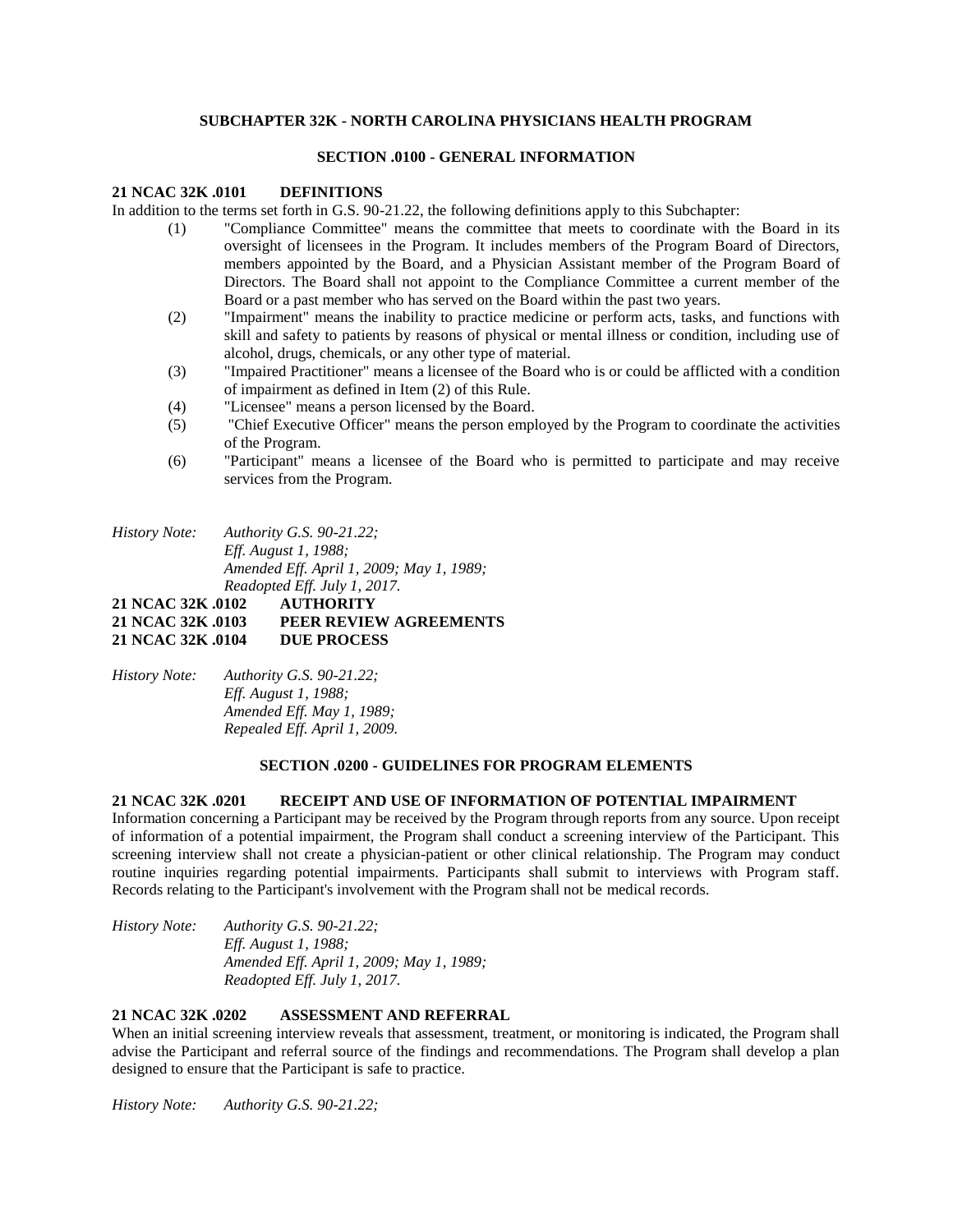*Eff. August 1, 1988; Amended Eff. April 1, 2009; May 1, 1989; Readopted Eff. July 1, 2017.*

## **21 NCAC 32K .0203 MONITORING TREATMENT SOURCES**

The Program shall monitor the cost of treatment. Treatment sources receiving referrals from the Program also shall be monitored as to their ability to provide:

(1) medical and non-medical staffing;

- (2) treatment;
- (3) facilities; and
- (4) post-treatment support.

*History Note: Authority G.S. 90-21.22; Eff. August 1, 1988; Amended Eff. April 1, 2009; Readopted Eff. July 1, 2017.*

# **21 NCAC 32K .0204 MONITORING REHABILITATION AND PERFORMANCE**

(a) If a Participant is referred to the Program by the Board, and if the Program finds that treatment or monitoring are appropriate, the Program shall ask the Participant to sign a monitoring contract. If the Participant chooses not to sign a monitoring contract, the Program shall refer the Participant to the Board.

(b) If a Participant is self-referred to the Program, and if the Program finds that treatment or monitoring are appropriate, the Program shall ask the Participant to sign a monitoring contract. The Program shall report the Participant to the Board as required by G.S. 90-21.22.

(c) Participants shall submit urine or other bodily specimens if requested by the Program.

(d) Participants shall submit to periodic interviews with the Program staff.

(e) Participants shall sign releases allowing their treatment providers, employers, or other individuals assigned by the Program to monitor the Participant in the workplace to submit reports regarding the Participant's rehabilitation and performance to the Program and to the Board if the Participant is known to the Board. Participants shall ensure the reports are provided to the Program and the Board if the Participant is known to the Board. The Program shall maintain case records for each Participant.

(f) When appropriate the Program shall require Participants to engage in post-treatment support. Post-treatment support includes family counseling, advocacy, after care support groups, self-help groups and other services and programs to improve recoveries. The Program shall monitor post-treatment support.

| History Note: | Authority G.S. $90-21.22$ ;              |
|---------------|------------------------------------------|
|               | <i>Eff. August 1, 1988:</i>              |
|               | Amended Eff. April 1, 2009; May 1, 1989; |
|               | Readopted Eff. July 1, 2017.             |

# **21 NCAC 32K .0205 MONITORING POST-TREATMENT SUPPORT**

*History Note: Authority G.S. 90-21.22; Eff. August 1, 1988; Amended Eff. April 1, 2009; May 1, 1989; Repealed Eff. July 1, 2017.*

# **21 NCAC 32K .0206 REPORTS OF INDIVIDUAL CASES TO THE BOARD**

The Program shall submit a report to the Board on a bi-monthly basis regarding the status of all Participants known to the Board. The Program shall report immediately to the Board information about any licensee as required under G.S. 90-21.22(d).

*History Note: Authority G.S. 90-21.22; Eff. August 1, 1988; Amended Eff. April 1, 2009; May 1, 1989; Readopted Eff. July 1, 2017.*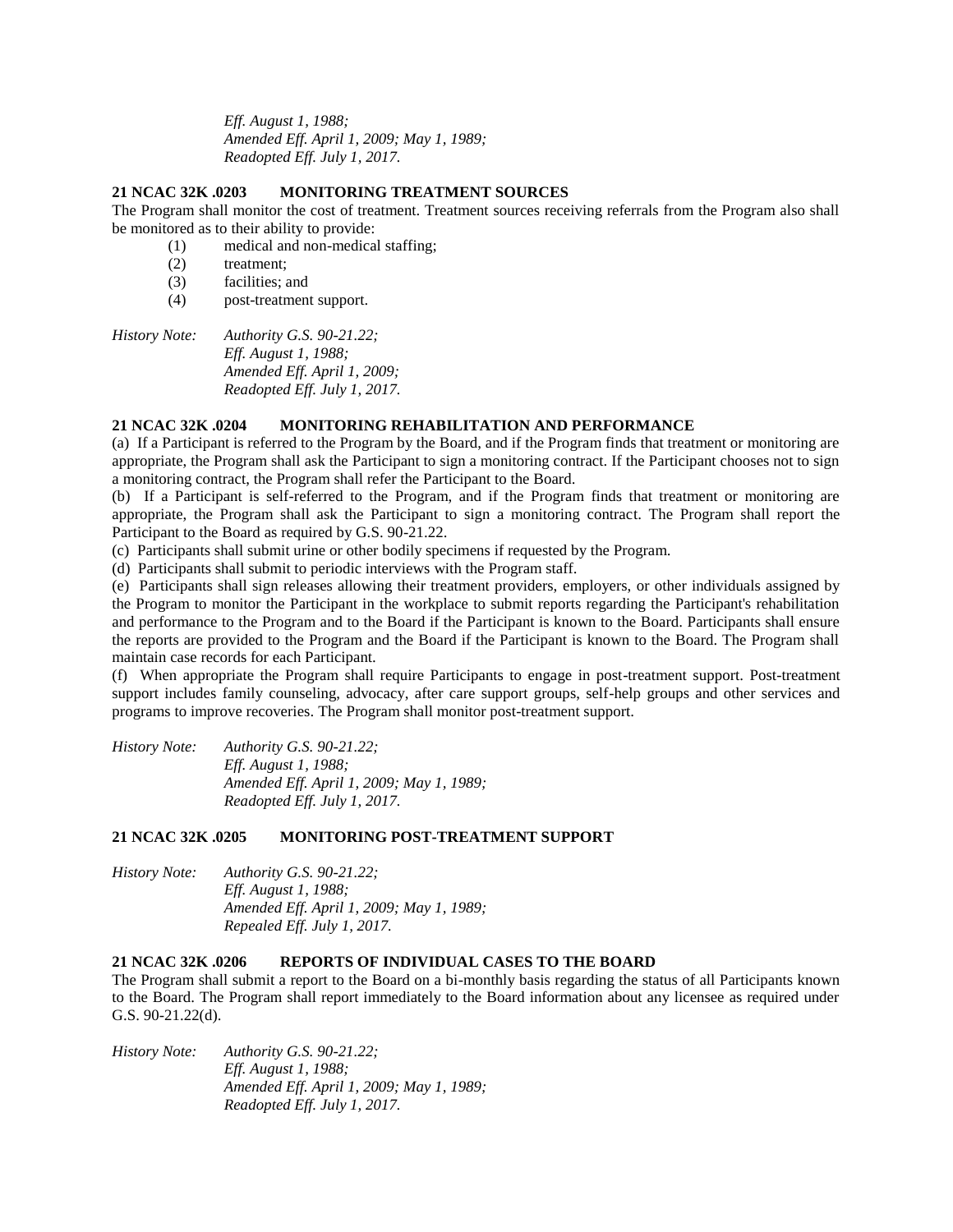#### **21 NCAC 32K .0207 PERIODIC REPORTING OF STATISTICAL INFORMATION**

On a quarterly basis and upon request by the Board, the Program shall provide statistical and demographic information concerning potential impairments, existing impairments, self-referrals, post-treatment support, and other demographic and substantive information collected through Program operations.

*History Note: Authority G.S. 90-21.22; Eff. August 1, 1988; Amended Eff. April 1, 2009; May 1, 1989; Readopted Eff. July 1, 2017.*

## **21 NCAC 32K .0208 CONFIDENTIALITY**

*History Note: Authority G.S. 90-21.22; Eff. August 1, 1988; Amended Eff. May 1, 1989; Repealed Eff. July 1, 2017.*

## **21 NCAC 32K .0209 REVIEW COMMITTEE**

(a) A Review Committee exists for Participants to request reconsideration of Program staff findings and recommendations in the following areas:

- (1) General nature of diagnosis;
- (2) Need for additional assessment beyond Program;
- (3) Need for treatment;
- (4) Need for monitoring by Program; or
- (5) Closure of file or loss of Program advocacy;

(b) The Review Committee shall have three primary members and three alternate members. The Program Executive Committee shall nominate all potential members. The Program Board of Directors shall appoint members to the Review Committee. Review Committee members shall not be current members of the Program Compliance Committee, the Program Board of Directors, or the North Carolina Medical Board, nor shall they have served in those organizations within two years of their appointment to the Review Committee.

(c) Two primary Review Committee members shall be clinicians, including one physician and one person with relevant clinical experience with substance use disorders. One Review Committee member, either primary or alternate, shall be a physician assistant.

(d) A Participant who wishes to challenge one of the matters included in Paragraph (a) of this Rule shall deliver to the Chair of the Board of Directors a written request for review of the matter within ten days of being notified of the matter giving rise to the disagreement. Prior to the Review Committee considering the request, the Participant shall:

- (1) Sign a release allowing Program staff to share all information with Review Committee members;
- (2) Agree to abide by the finding of the Review Committee;
- (3) Agree that all decisions by the Review Committee shall be final; and
- (4) Sign a form releasing Program and the Review Committee from legal liability for activities conducted in good faith consistent with the provisions of G.S. 90-21.22(f).

(e) At any time prior to the Review Committee undertaking the request for reconsideration, the Participant and Program staff may attempt to resolve the disagreement prior to the Review Committee meeting.

(f) The Chair of the Board of Directors shall empanel the three primary members of the Review Committee to act on the request for reconsideration. In the event one or more primary members are not available, the Chair of the Board of Directors shall select from the alternate members to constitute a panel of three members.

(g) The Review Committee shall meet and the Participant and Program staff shall appear by teleconference within 30 days after receipt of the written request for reconsideration.

- (1) At least five days prior to the teleconference meeting, Program staff and the Participant shall furnish to each other and to the Review Committee any materials they would like the Review Committee to consider. However, information provided to the Program from the Board regarding a Participant shall be provided pursuant to G.S. 90-16(c), and the information, including reports of investigation and attachments thereto, shall remain confidential and shall not be provided to the Participant.
- (2) The teleconference shall last no more than one hour.